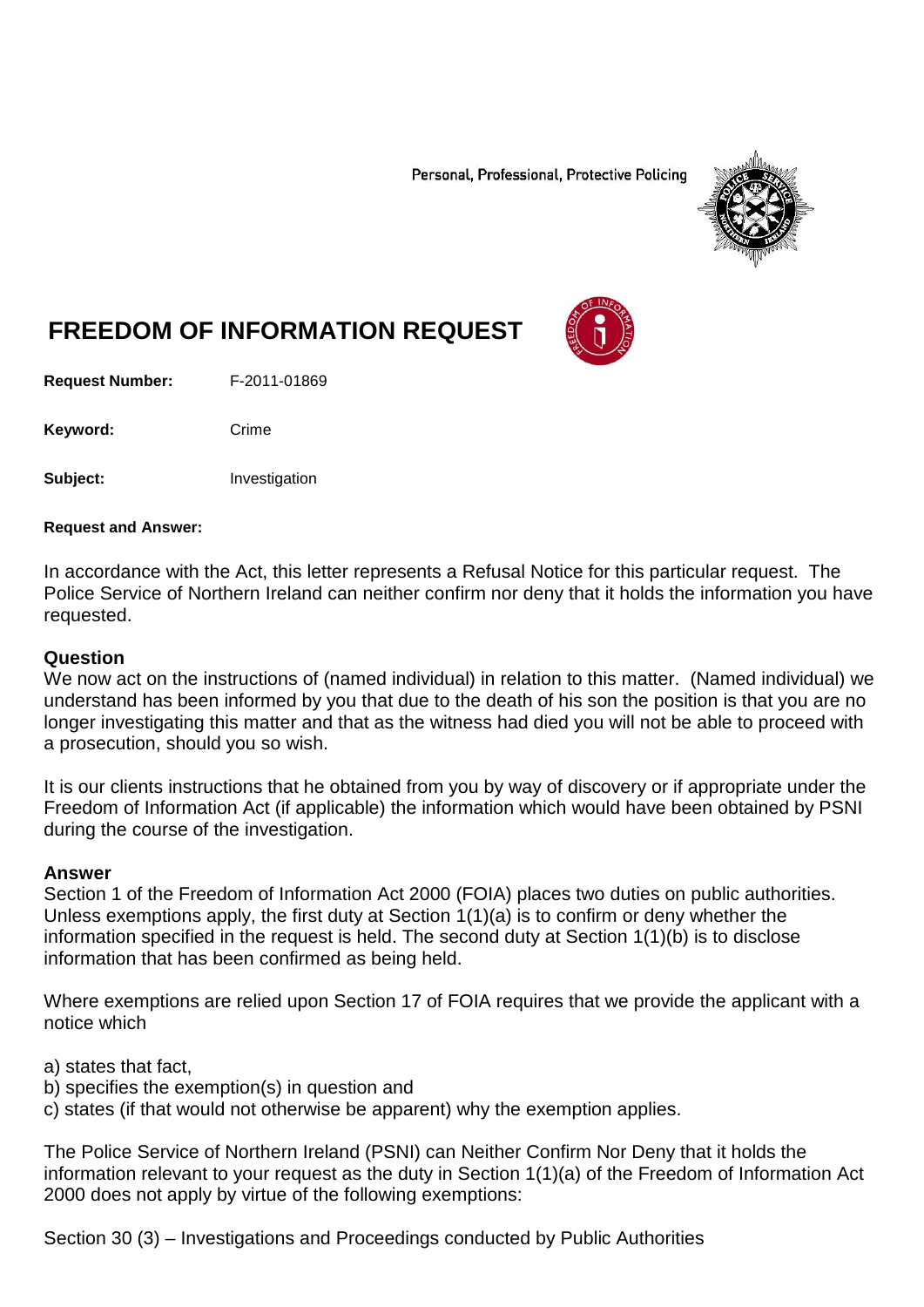Section 40 (5) – Personal Information

Section 41 (2) – Information Provided in Confidence

Section 30 is a classed based and qualified exemption. This means that it is not necessary to consider the harm in confirming or denying the existence of the requested information but it is necessary to consider the public interest. If the information were held it must fall into the class of information covered by this exemption. If the information were held it would be held for the purposes of investigation to determine whether an offence has been committed and therefore clearly falls within the class of information provided by this exemption.

Sections 40 and 41 are class based and absolute exemptions and this means that the legislators have agreed that there would be harm in disclosure. Although not qualified there is a requirement to conduct a Public Interest Test for the purposes of NCND.

# **Public Interest Test**

# Factors Favouring Confirmation or Denial – Section 30

Confirming the existence of the information would show that the PSNI conducted an investigation, which the public would expect.

# Factors Against Confirmation or Denial – Section 30

Confirming or denying the existence of the requested information could hinder the prevention and detection of crime, as an investigation or the outcome of subsequent proceedings could be compromised.

# Factors Favouring Confirmation or Denial – Section 40

Confirming or denying whether the PSNI hold this information would aid accountability in that the Public could see what action is or is not taken by police when an incident such as this is reported to the police service.

# Factors Against Confirmation or Denial – Section 40

Confirming or denying the existence of the requested information would contravene the first principle of the Data Protection Act which states that personal data shall be processed fairly and lawfully and that a public authority must handle people's personal data only in ways that they would reasonably expect. The breach of any individual's data protection rights would be caused by confirmation or denial. This is so whether or not the information is held.

# Factors Favouring Confirmation or Denial – Section 41

This type of information, if held would relate directly to the efficiency and effectiveness of the Service and its officers when investigating incidents which have been reported to them.

# Factors Against Confirmation or Denial – Section 41

Information gathered in relation to an investigation will contain statements which will have been given for the purposes of the investigation only. Persons involved will expect that their information will be treated in confidence. Police investigations are conducted with due regard to the confidentiality and privacy of victims, witnesses and suspects.

# **Decision**

Confirmation or denial of whether the PSNI hold information of this nature would amount to a release of information either on this occasion or on other occasions where a similar request is made. Whilst there is a public interest in the transparency of how the police deal with allegations which are